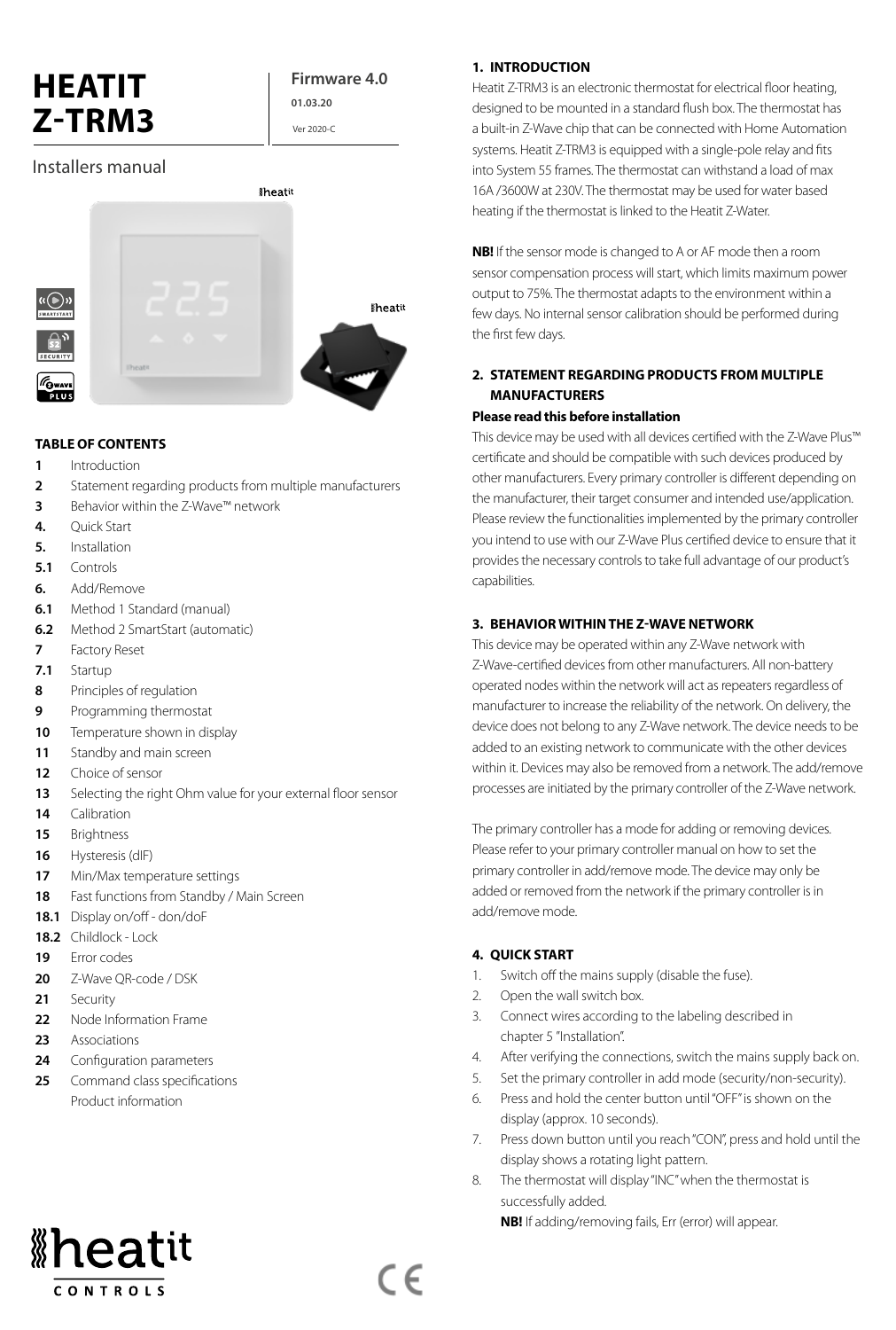#### **5. INSTALLATION**

Installation must be done by a qualified electrician in accordance with the National Building codes. Before installation, disconnect any power to the thermostat mains. During installation of the thermostat, power to the thermostat must be disconnected **AT ALL TIMES!**



#### **5.1 CONTROLS**

Use e.g. a small slotted screwdriver. Start by carefully removing the front cover by pushing the release springs. The front cover and the frame may now be removed.



Connect the wires to the thermostat terminals: Use 1,5mm² or 2,5mm² according to load.

| <b>HEATING (N)</b>  | Heating cable connection (Neutral)                                    |
|---------------------|-----------------------------------------------------------------------|
| N                   | Power connection (Neutral) 230V                                       |
| L                   | Power connection (Live) 230V                                          |
| <b>HEATING (L)</b>  | Heating cable connection                                              |
| <b>FLOOR SENSOR</b> | NTC type (10, 12, 15, 22, 33 or 47kΩ)                                 |
|                     | Default 10kO                                                          |
|                     | <b>EXTERNAL SENSOR</b> NTC type (10, 12, 15, 22, 33 or 47k $\Omega$ ) |
|                     | Default 10kO                                                          |

Next, position the thermostat and mount it into the wall flush box using 2-4 screws. Position the frame over the flush box, then position and carefully press the front cover until it snaps in place. Check that the front cover has snapped in place properly on both sides. The front cover should now fit firmly on all sides. In order to read the Power

Metering, the load needs to be connected to both heating  $L + N$ .

#### **NOTE! The top cover has to be installed when the thermostat is connected to the main power source. The thermostat is not a SELV product. All voltage parts must be considered to be 230VAC.**

#### **6. ADD/REMOVE**

The primary controller/gateway has a mode for adding or removing devices. Please refer to your primary controller manual on how to set the primary controller in add/remove mode. The device may only be added or removed from the network if the primary controller is in add/remove mode. When the device is removed from the network, it will NOT revert to factory settings.

There are two ways to add the Heatit Z-TRM3 to a Z-Wave network.

#### **6.1 METHOD 1: STANDARD (MANUAL)**

- 1. Press Center (confirm) for 10 seconds. The display will show OFF.
- 2. Press Right (down) 5 times until you see Con on the display.
- 3. Start the add/remove device process in your primary controller.
- 4. Start the add/remove mode in the Heatit Z-TRM3 by pressing Center (confirm) for approximately 2 seconds.

Adding/removing mode is indicated on the display by rotating LED segments on the display. This lasts until the timeout occurs after 90 seconds, or until the module has been added/removed in the network. Confirmation will show Inc/EcL on the display. Exit programming mode by choosing ESC in the menu. Your thermostat is now ready for use with default settings.

**NB!** When the thermostat is removed from the gateway, the parameters are not reset. To reset the parameters, see Chapter 7: "Factory reset". If adding/removing fails, Err (error) will appear. Please perform a "remove device" process and try again. If Err displays again, please see Chapter 7: "Factory reset".

#### **6.2 METHOD 2: SMARTSTART (AUTOMATIC)**

SmartStart enabled products can be added into a Z-Wave network by scanning the Z-Wave QR-Code present on the product with a controller providing SmartStart inclusion. No further action is required and the SmartStart product will be added automatically within 10 minutes of being switched on in the network vicinity. The Z-Wave QR-Code locations may be found in Chapter 20 "Z-Wave QR-Code/DSK".

#### **7. FACTORY RESET**

By pressing buttons Right and Center (down and confirm) for 20 seconds, the thermostat will perform a complete factory reset.

**NB!** Please use this procedure only when the primary controller/ gateway is missing or otherwise inoperable.

The device will display rES for 10 seconds while performing a factory reset. When rES no longer is displayed, the thermostat has been reset.

#### **7.1 STARTUP**

AFTER POWERING UP THE THERMOSTAT FOR THE FIRST TIME, ALL PARAMETERS WILL HAVE DEFAULT SETTINGS.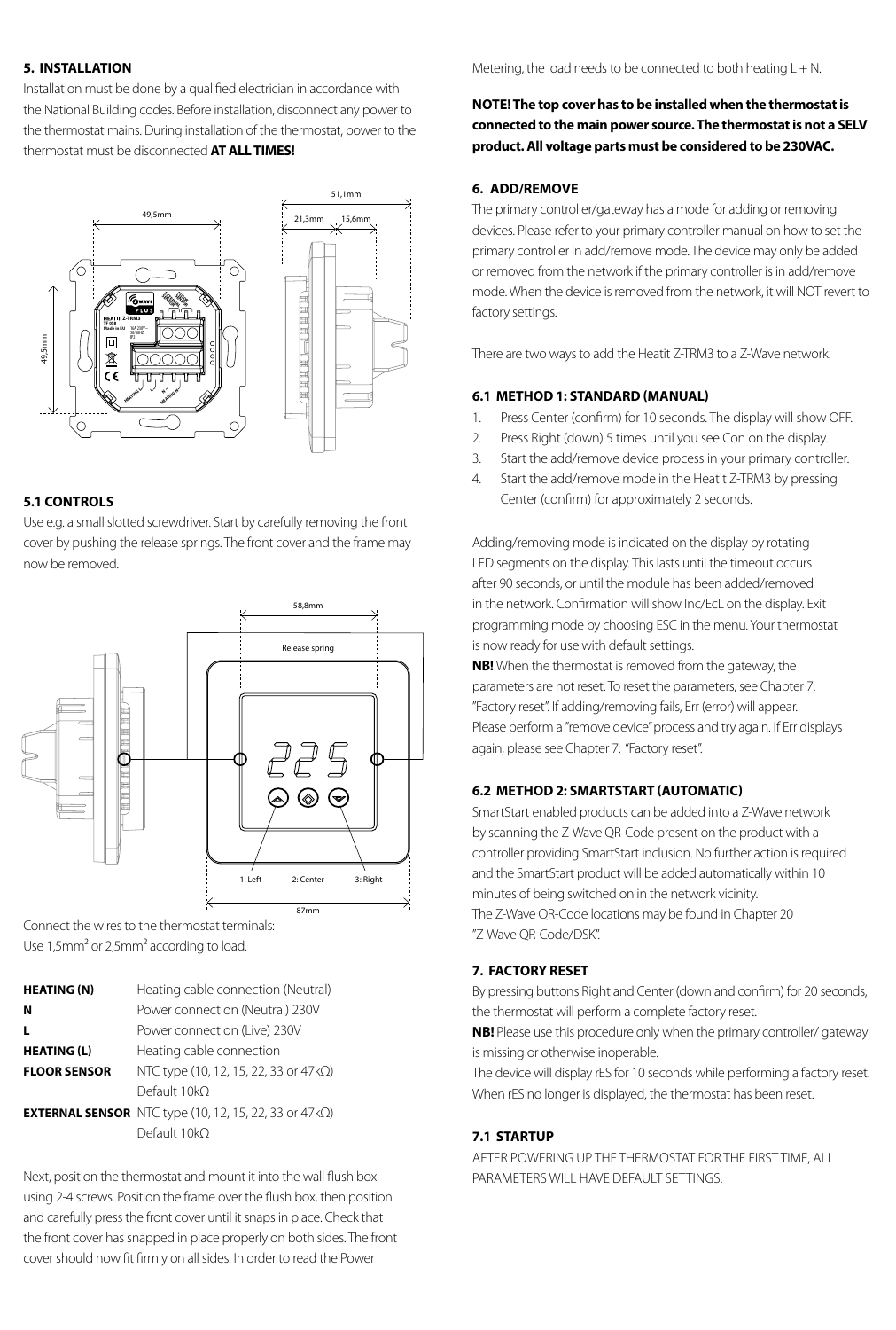#### **8. PRINCIPLES OF REGULATION**

#### **Using Floor / External sensor (F, A2 or A2F-Mode)**

The thermostat uses temperature readings retrieved from the internal sensor or external wired sensor to regulate heating. When you have chosen a setpoint temperature, the thermostat will use an internal hysteresis to regulate the temperature. This hysteresis is adjustable. See Chapter 5 "Installation".

#### **Using Internal sensor (A-mode/AF mode)**

If you have a set point of 20°C, the thermostat will use the full power until the temperature is 19°C. The thermostat will then begin to regulate the output from 19°C with a 75% duty cycle until it reaches 19,25°C. When the temperature has reached 19.5°C the thermostat will use a 50% duty cycle, until it reaches 20°C, then the thermostat turns off and repeats the process. For example, at a 75% duty cycle it will turn ON for a total of 90 minutes and OFF for 30 minutes.





#### **9. PROGRAMMING THE THERMOSTAT**

To activate the programming mode, press Center (confirm) for 10 seconds. The display will show OFF. You are now in programming mode. To scroll up and down in the menu, use buttons 1 and 3 (left and right) to navigate. To enter the submenu, press Center (confirm). Always confirm your setting by pressing Center (confirm) for 2 seconds. Sto will appear to indicate saved settings.

#### **10. TEMPERATURE SHOWN IN DISPLAY**

By default, the temperature shown on the display is the setpoint. This may be altered with parameter 13: "Temperature display". You may calibrate the sensor values ±4 degrees using parameters 10 to 12.

#### **11. STANDBY AND MAIN SCREEN**

When the thermostat remains untouched for a while, it will automatically revert to the standby screen. The standby screen will by default show the setpoint temperature. By pressing any button once, you will see the measured temperature. By pressing the left or right (up or down) button one more time, you will change the setpoint.

#### **Menu structure**

**OFF** Turns the thermostat off.

#### **Sensors:**

#### **CHOICE OF SENSORS**

| F                | Depending on your choice of sensors, the menu              |
|------------------|------------------------------------------------------------|
|                  | will change.                                               |
| <b>SEn</b>       | Select the right Ohm value for your external/floor sensor. |
|                  | NTC type (10, 12, 15, 22, 33 or 47kΩ). Default 10kΩ.       |
| <b>CAE</b>       | Calibration for external sensor.                           |
| <b>CAF</b>       | Calibration for floor sensor.                              |
| CAr              | Calibration for internal sensor.                           |
| br1              | The display brightness may be adjusted in this menu.       |
| Con              | Activation of inclusion/exclusion mode.                    |
| dIF              | Hysteresis.                                                |
| ALo              | Setting lowest allowed temperature (limitation).           |
|                  | (Air sensor)                                               |
| AHI              | Setting highest allowed temperature (limitation).          |
|                  | (Air sensor)                                               |
| Flo              | Setting lowest allowed temperature (limitation).           |
|                  | (Floor sensor)                                             |
| <b>FHI</b>       | Setting highest allowed temperature (limitation).          |
|                  | (Floor sensor)                                             |
| A <sub>2</sub> L | Setting lowest allowed temperature (limitation).           |
|                  | (A2 air sensor)                                            |
| A2H              | Setting highest allowed temperature (limitation).          |
|                  | (A2 air sensor)                                            |
| <b>ESC</b>       | Escape - exit programming menu.                            |
|                  |                                                            |
|                  |                                                            |

#### **12. CHOICE OF SENSOR**

The thermostat has a range of choices when it comes to sensors. To access the menu, press Center (confirm) for 10 seconds, then press Right (down) once. An A will appear on the display. Then press Center (confirm) again and choose modes while moving up and down with buttons Left or Right:

- **F** Floor sensor
- **A** Internal sensor
- **AF** nternal sensor + Floor sensor
- **A2** External room sensor
- **A2F** External room sensor + Floor sensor

When you have chosen sensor mode, press the Center (confirm) button. If you choose F without having a floor sensor connected, Er4 will be shown in the display. If you choose A2 or A2F and there is no external sensor installed, Er5 will be displayed on the screen.

**NOTE:** Wooden floors require that a floor sensor is connected in order to limit the floor temperature to a maximum of 27°C (in accordance with specifications from most wooden floor manufacturers).

When using the thermostat is used in (AF or A2F) the floor limiter FHI is automaticly set to 27°C. When using any other sensor type (A, F or A2F) the max temperatures is default 5°C minum and 40°C maximum.

#### **13. SELECTING THE RIGHT OHM VALUE FOR YOUR EXTERNAL FLOOR SENSOR**

The following values are available: NTC type (10, 12, 15, 22, 33 or 47kΩ). Default 10kΩ. Confirm with the Center (confirm) button. You can not combine two types of NTC sensors.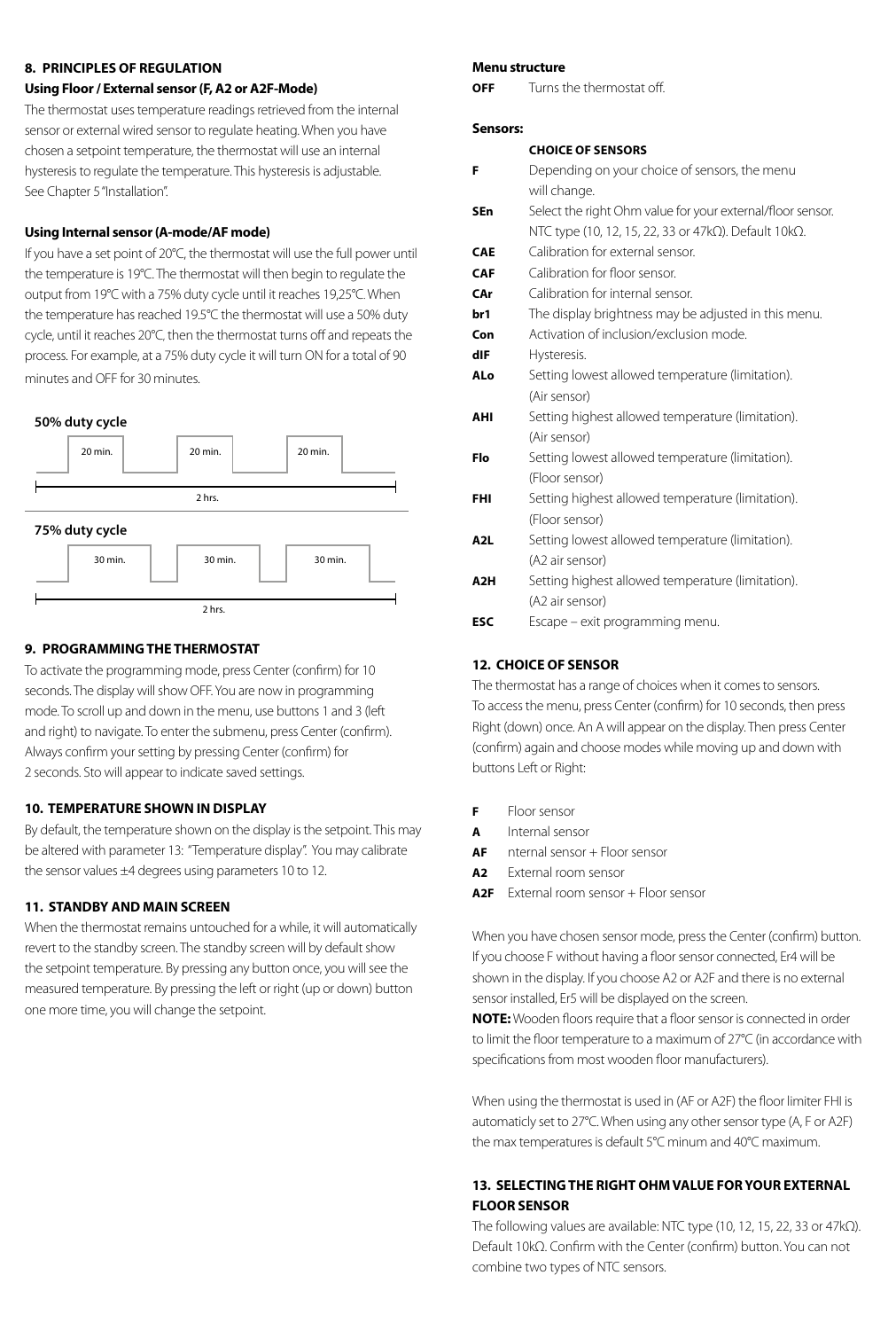#### **14. CALIBRATION**

#### **(CAr, CAF, CAE – Parameters 10, 11, 12) Using Floor / External sensor (F, A2 or A2F-mode)**

In this mode, you may adjust the displayed temperature. If the Temperature sensor is not calibrated properly, you can make minor changes to the temperature readout. You can calibrate the measured temperature by up to ±4°C.

You may later adjust the temperature recorded by the sensor using in the menu structure or using parameters.

| <b>SENSOR TYPE</b>     | <b>CALIBRATION FROM PARAMETER</b><br><b>MENU STRUCTURE</b> |    |
|------------------------|------------------------------------------------------------|----|
| Internal Sensor        | C Ar                                                       | 10 |
| Floor Sensor           | CAF                                                        | 11 |
| <b>External Sensor</b> | C A F                                                      | 12 |

#### **15. BRIGHTNESS**

Use Left and Right (up and down) buttons to adjust the brightness level from 0 to 9. Confirm with the Center (confirm) button.

#### **16. HYSTERESIS (dIF)**

In this mode, you can make changes to the thermostat hysteresis. You may change the hysteresis from 0,3°C up to max 3,0°C. Confirm with the Center (confirm) button. The Default setting is 0,5°C. When using water based heating, the recommended hysteresis is a minimum of 1,0°C. This only applies when using a floor sensor or an external sensor.

#### **17. MIN/MAX TEMPERATURE SETTINGS**

- **Flo** Min Floor temperature
- **FHI** Max Floor temperature
- **ALo** Min Air/room temperature
- **AHI** Max Air/room temperature Confirm with Center (confirm)
- **ESC** Leaving programming mode. Confirm with the Center (confirm) button.

When using the thermostat is used in (AF or A2F) the floor limiter FHI is automatically set to 27°C. When using any other sensor type (A, F or A2F) the max temperatures is default 5°C minum and 40°C maximum.

#### **18. FAST FUNCTIONS FROM STANDBY / MAIN SCREEN**

This is a list of some functions that you may use without entering the menu structure. From standby modus you may do the following:

#### **18.1 DISPLAY ON/OFF (don/doF)**

Activate by pressing the Left and Center (up and confirm) buttons for 10 seconds. The display light is temporarily activated if one of the buttons is pushed.

In case doF is activated, the screen will be blank (may be used if installed where people are sensitive to the display light). When touching the display, the screen lights up.

#### **18.2 CHILD LOCK (LOC)**

By pressing the Left and Right (up and down) buttons for 10 seconds, child lock will be activated, and no changes can be made. Trying to make changes causes the LOC text to appear on the display.

Child lock is deactivated by pressing Left and Right (up and down) buttons for 10 seconds. OPn will appear on the display.

#### **19. ERROR CODES**

- **Err** Adding fail See Chapter 6.1 "Add/Remove".
- **Er1** Internal error Contact your local dealer.
- **Er2** Z-Wave error Contact your local dealer.
- **Er3** Internal error Contact your local dealer.
- **Er4** Floor sensor error

You have chosen F, AF or A2F sensor mode without having a floor sensor connected, or the sensor may be damaged.

**Er5** External sensor error You have chosen A2 or A2F, and there are no external sensors installed or the sensor may be damaged.

#### **20. Z-WAVE QR-CODE / DSK**

The QR-Code is needed when including a device using S2 security or SmartStart. The Z-Wave DSK can be found in the QR-Code which is located in 3 locations:

- 1. On the product box.
- 2. On the physical product, placed on the black plastic underneath the front.
- 3. On the PCB internally.

#### **21. SECURITY**

S2 security enhances Z-Wave Plus with an additional layer of AES 128-bit encryption of the wireless Z-Wave communication to prevent hacking and man-in-middle attacks on the home network. This device supports S2 and has a Z-Wave DSK QR-Code label that may be used when the module is added to the Z-Wave home network. The primary controller will ask for a 5-digit code, which can be found underneath the QR-Code. The primary controller will then ask you to confirm the rest of the code that is contained in the QR-Code.

#### **22. NODE INFORMATION FRAME**

The node information frame is the "business card" of a Z-Wave device. It contains information about the device type and its technical features. The add and remove procedure of the device is confirmed by sending out a node information frame. Besides this, it may be necessary for certain network operations to send out a node information frame.

#### **23. ASSOCIATIONS**

Z-Wave devices interact with other Z-Wave devices. The relationship between one device controlling another device is called an association. In order to control a subordinate device, the controlling device needs to maintain a list of devices that will receive controlling commands. These lists are called "Association Groups". They are always related to the specific event triggered (e.g., sensor reports). In case the event is triggered, all devices stored in the respective association group will receive a joint wireless command.

#### **SETTING AND REMOVING ASSOCIATIONS**

Associations may be assigned and removed via Z-Wave commands. Please refer to your primary controller/Z-Wave gateway for more information.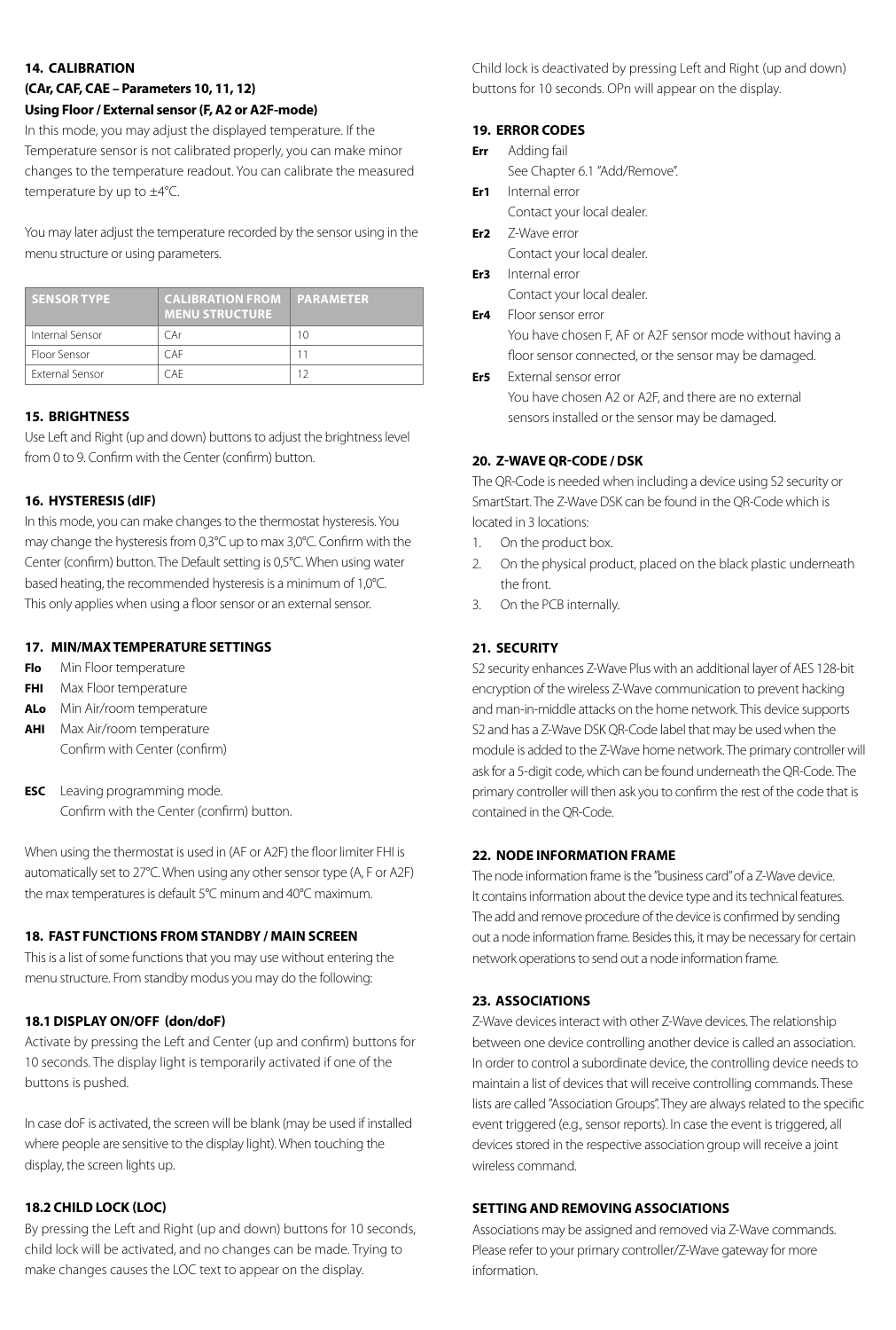#### **MULTICHANNEL SUPPORT**

Heatit Z-TRM3 has support for the Multichannel Command Class. This allows the thermostat to be perceived as many devices by the primary controller, where each of the devices has association groups in order to send information to other Z-Wave devices. See the chapter concerning "Association Groups" for more information. Commands sent to each logical device will be interpreted according to the description in the section "Supporting Command Classes".

#### **NO MULTICHANNEL SUPPORT**

If the primary controller or the Z-Wave devices to be associated with Heatit Z-TRM3 do not support the Multichannel Command Class (Multichannel encapsulation), only the association groups in the root device are accessible. This device contains 5 association groups. See Chapter 23 concerning "Association Groups" for more information. The root device is the actual thermostat device.

#### **ASSOCIATION GROUPS WITH MULTICHANNEL SUPPORT**

When used in a system with Multichannel support:

| <b>THERMOSTAT DEVICE 1</b>                  | THE MAIN THERMOSTAT DEVICE                                                                                                                                                                                                                            |
|---------------------------------------------|-------------------------------------------------------------------------------------------------------------------------------------------------------------------------------------------------------------------------------------------------------|
| Group 1<br>Group 2                          | Lifeline. (Normally used by the Z-Wave Control-<br>ler) Sends:<br>-Thermostat Setpoint Reports<br>-Thermostat Mode Reports<br>-Thermostat Operating State<br>-Meter Reports<br>Max. nodes in group: 5<br>Send Binary Switch Set commands representing |
|                                             | the status of the internal relay.<br>Max. nodes in group: 5                                                                                                                                                                                           |
| <b>MULTILEVEL SENSOR</b><br><b>DEVICE 2</b> | <b>DEVICE FOR INTERNAL ROOM</b><br><b>TEMPERATURE SENSOR</b>                                                                                                                                                                                          |
| Group 1                                     | I ifeline<br>Send Multilevel Sensor Reports.<br>Max. nodes in group: 5                                                                                                                                                                                |
| Group 2                                     | Send Multilevel Sensor Reports.<br>Max. nodes in group: 5                                                                                                                                                                                             |
| <b>MULTILEVEL SENSOR</b><br><b>DEVICE 3</b> | <b>DEVICE FOR EXTERNAL ROOM</b><br><b>TEMPERATURE SENSOR</b>                                                                                                                                                                                          |
| Group 1                                     | l ifeline<br>Send Multilevel Sensor Reports.<br>Max. nodes in group: 5                                                                                                                                                                                |
| Group 2                                     | Send Multilevel Sensor Reports.<br>Max. nodes in group: 5                                                                                                                                                                                             |
| <b>MULTILEVEL SENSOR</b><br><b>DEVICE 4</b> | <b>DEVICE FOR FLOOR SENSOR</b>                                                                                                                                                                                                                        |
| Group 1                                     | I ifeline<br>Send Multilevel Sensor Reports.<br>Max. nodes in group: 5                                                                                                                                                                                |
| Group 2                                     | Send Multilevel Sensor Reports.<br>Max. nodes in group: 5                                                                                                                                                                                             |

#### **ASSOCIATION GROUPS WITHOUT MULTICHANNEL SUPPORT**

When used in a system without Multi Channel support:

| <b>THERMOSTAT DEVICE</b>         | THE MAIN THERMOSTAT DEVICE                                                                                                                                                                                                                                    |
|----------------------------------|---------------------------------------------------------------------------------------------------------------------------------------------------------------------------------------------------------------------------------------------------------------|
| Group 1<br>I ifeline             | Lifeline. (Normally used by the Z-Wave Control-<br>ler) Sends:<br>- Device Reset Notifications.<br>- Thermostat Setpoint Reports<br>- Thermostat Mode Reports<br>- Thermostat Operating State<br>- Basic Reports<br>- Meter Reports<br>Max. nodes in group: 5 |
| Group 2<br>State of relay ON/OFF | Send Binary Switch Set commands representing<br>the status of the internal relay.<br>Max. nodes in group: 5                                                                                                                                                   |
| Group 3<br>Internal sensor       | Send Multilevel Sensor Reports for internal<br>temperature sensor.<br>Max. nodes in group: 5                                                                                                                                                                  |
| Group 4<br>External sensor       | Send Multilevel Sensor Reports for external<br>room temperature sensor.<br>Max. nodes in group: 5                                                                                                                                                             |
| Group 5<br>Floor sensor          | Send Multilevel Sensor Reports for floor sensor.<br>Max. nodes in group: 5                                                                                                                                                                                    |

#### **24. CONFIGURATION PARAMETERS**

Z-Wave products are supposed to work out of the box after inclusion. Some device configuration may, however, alter the functionality to better serve user needs or unlock further enhanced features.

#### **Parameter 1,** Parameter Size 1. **Operation mode**

| <b>VALUE</b> | <b>DESCRIPTION</b>     |
|--------------|------------------------|
|              | . )ff                  |
|              | Heating mode (Default) |

#### **Parameter 2,** Parameter Size 1. **Sensor mode**

| <b>VALUE</b> | <b>DESCRIPTION</b>                                  |
|--------------|-----------------------------------------------------|
|              | F-mode, floor sensor mode                           |
|              | A-mode, internal room sensor mode (Default)         |
|              | AF-mode, internal room sensor with floor limitation |
|              | A2-mode, external room sensor mode                  |
|              | A2F-mode, external sensor with floor limitation     |
|              |                                                     |

#### **Parameter 3,** Parameter Size 1. **Floor sensor type**

|  | <b>VALUE</b>   | <b>DESCRIPTION</b> |
|--|----------------|--------------------|
|  | $\Omega$       | 10K NTC (Default)  |
|  |                | 12K NTC            |
|  | $\mathcal{D}$  | 15K NTC            |
|  | $\overline{3}$ | 22K NTC            |
|  | $\Delta$       | 33K NTC            |
|  | 5              | 47K NTC            |

#### **Parameter 4,** Parameter Size 1. **Temperature control hysteresis (diF)**

| <b>VALUE</b> | <b>DESCRIPTION</b>                   |
|--------------|--------------------------------------|
| 3 to 30      | 0.3°C to 3.0°C. Default is 5 (0.5°C) |

#### **Parameter 5,** Parameter Size 2. **Floor minimum temperature limit (Flo)**

| <b>I VALUE</b> | <b>DESCRIPTION</b>                     |
|----------------|----------------------------------------|
| 50 to 400      | 5.0°C to 40.0°C. Default is 50 (5.0°C) |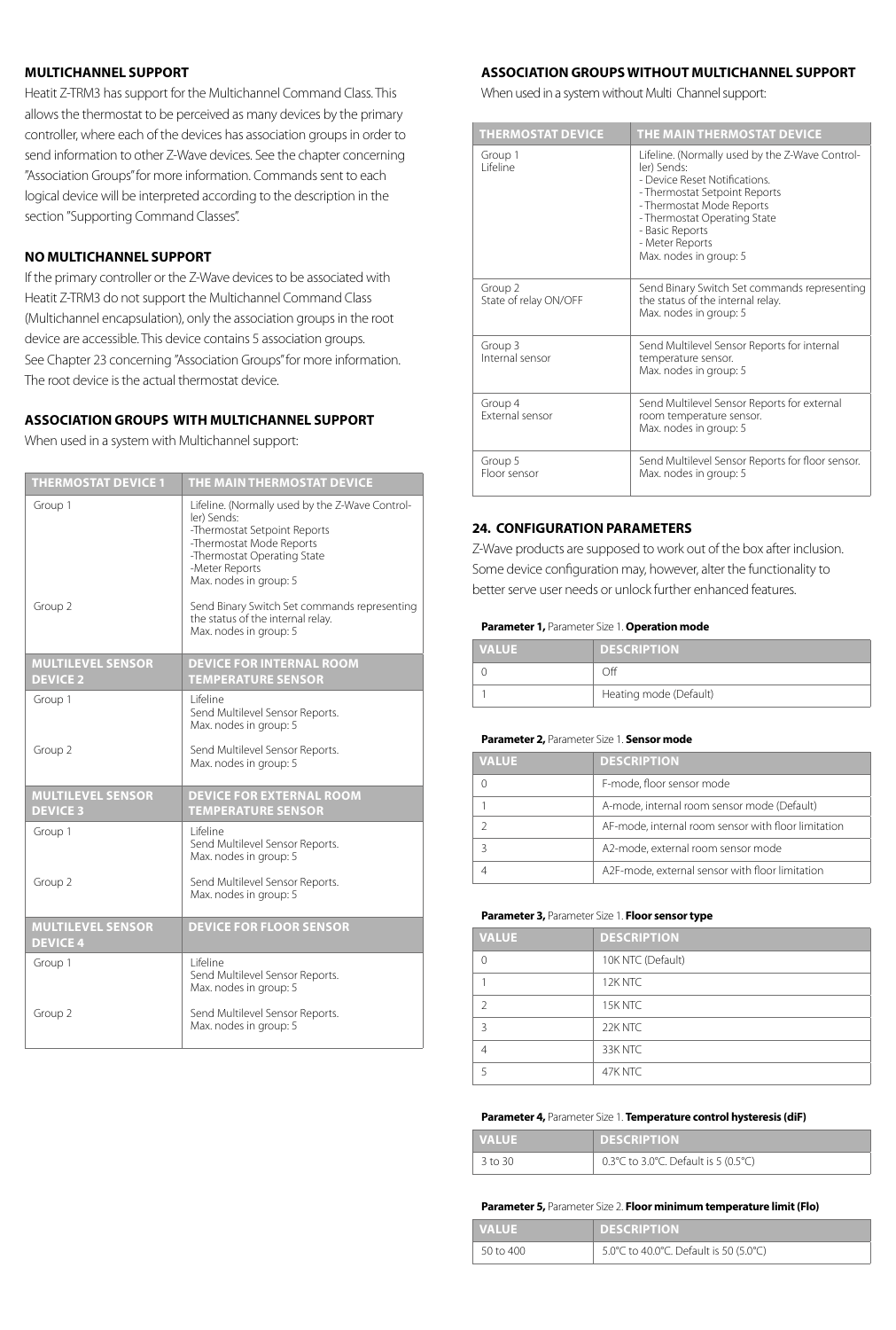#### **Parameter 6,** Parameter Size 2. **Floor maximum temperature limit (FHi)**

| <b>VALUE</b> | <b>DESCRIPTION</b>                       |
|--------------|------------------------------------------|
| 50 to 400    | 5.0°C to 40.0°C. Default is 400 (40.0°C) |

#### **Parameter 7,** Parameter Size 2. **Air (A2) minimum temperature limit (ALo)**

| <b>VALUE</b> | <b>DESCRIPTION</b>                     |
|--------------|----------------------------------------|
| 50 to 400    | 5.0°C to 40.0°C. Default is 50 (5.0°C) |

#### **Parameter 8,** Parameter Size 2. **Air (A2) maximum temperature limit (AHi)**

| <b>VALUE</b> | <b>DESCRIPTION</b>                       |
|--------------|------------------------------------------|
| 50 to 400    | 5.0°C to 40.0°C. Default is 400 (40.0°C) |

#### **Parameter 9,** Parameter Size 2. **Heating mode setpoint**

| <b>NALUE</b> | <b>DESCRIPTION</b>                       |
|--------------|------------------------------------------|
| 50 to 400    | 5.0°C to 40.0°C. Default is 210 (21.0°C) |

#### **Parameter 10,** Parameter Size 1. **Room sensor calibration (A)**

NB. To set a negative value, use 256 and subtract the desired value.

| <b>VALUE</b> | <b>DESCRIPTION</b>                    |
|--------------|---------------------------------------|
| -60 to 60    | -6.0°C to 6.0°C. Default is 0 (0.0°C) |

#### **Parameter 11,** Parameter Size 1. **Floor sensor calibration**

NB. To set a negative value, use 256 and subtract the desired value.

| <b>VALUE</b> | <b>DESCRIPTION</b>                    |
|--------------|---------------------------------------|
| -60 to 60    | -6.0°C to 6.0°C. Default is 0 (0.0°C) |

#### **Parameter 12,** Parameter Size 1. **External sensor calibration**

| NB. To set a negative value, use 256 and subtract the desired value. |                                       |
|----------------------------------------------------------------------|---------------------------------------|
| <b>VALUE</b>                                                         | <b>DESCRIPTION</b>                    |
| -60 to 60                                                            | -6.0°C to 6.0°C. Default is 0 (0.0°C) |

#### **Parameter 13,** Parameter Size 1. **Temperature display**

Selects which temperature is shown on the display.

| Refer to Chapter 11 "Standby and main screen". |                                        |
|------------------------------------------------|----------------------------------------|
| <b>VALUE</b>                                   | <b>DESCRIPTION</b>                     |
|                                                | Display setpoint temperature (Default) |
|                                                | Display measured temperature           |

#### **Parameter 14,** Parameter Size 1. **Button brightness – dimmed state**

| Configure the brightness of the buttons in dimmed state. |                         |
|----------------------------------------------------------|-------------------------|
| <b>VALUE</b>                                             | <b>DESCRIPTION</b>      |
| 0 to 100                                                 | 0 to 100% (Default 50%) |

#### **Parameter 15,** Parameter Size 1. **Button brightness** – active state

| Configure the brightness of the buttons in active state |  |
|---------------------------------------------------------|--|
|                                                         |  |

| <b>VALUE</b> | <b>DESCRIPTION</b>       |
|--------------|--------------------------|
| 0 to 100     | 0 to 100% (Default 100%) |

#### **Parameter 16,** Parameter Size 1.**Display brightness – dimmed state**

|                | Configure the brightness of the display in dimmed state. |
|----------------|----------------------------------------------------------|
| <b>I</b> VALUE | <b>DESCRIPTION</b>                                       |
| $0$ to $100$   | 0 to 100% (Default 50%)                                  |

#### **Parameter 17,** Parameter Size 1. **Display brightness – active state**

Configure the brightness of the display, in active state.

| <b>VALUE</b> | <b>DESCRIPTION</b>       |
|--------------|--------------------------|
| $0$ to $100$ | 0 to 100% (Default 100%) |

#### **Parameter 18,** Parameter Size 2. **Temperature report interval**

| Time interval between consecutive temperature reports.<br>Temperature reports can also be sent as a result of polling. |                                                    |
|------------------------------------------------------------------------------------------------------------------------|----------------------------------------------------|
| <b>VALUE</b>                                                                                                           | <b>DESCRIPTION</b>                                 |
| 30 to 32767                                                                                                            | 30 seconds to 32767 seconds. Default is 60 seconds |

#### **Parameter 19,** Parameter Size 1. **Temperature report hysteresis**

The temperature report will be sent if there is a difference in temperature value from the previous value reported, defined in this parameter (hysteresis). Temperature reports can also be sent as a result of polling.

| <b>VALUE</b> | <b>DESCRIPTION</b>                     |
|--------------|----------------------------------------|
| 1 to 100     | 0.1°C to 10.0°C. Default is 10 (1.0°C) |

#### **Parameter 20,** Parameter Size 2. **Meter report interval**

Time interval between consecutive meter reports.

| Meter reports can also be sent as a result of polling. |                                                    |  |
|--------------------------------------------------------|----------------------------------------------------|--|
| <b>VALUE</b>                                           | <b>DESCRIPTION</b>                                 |  |
| 30 to 32767                                            | 30 seconds to 32767 seconds. Default is 90 seconds |  |

#### **Parameter 21,** Parameter Size 1. **Meter report delta value**

Delta value in kWh between consecutive meter reports. Meter reports can also be sent as a result of polling.

| <b>VALUE</b> | <b>DESCRIPTION</b>                                                                          |
|--------------|---------------------------------------------------------------------------------------------|
|              | Reporting meter based on change is disabled                                                 |
| 0 to 255     | A delta value of 0 to 25.5 kWh will result in a<br>metering report. Default is 10 (1.0 kWh) |

#### **25. COMMAND CLASS SPECIFICATIONS SUPPORTED COMMAND CLASSES**

The following table lists all Command Classes supported by the Z-Wave device. The device supports both S0, S2 Authenticated security and S2 Unauthenticated security.

|                                  | <b>INSECURE</b><br><b>INCLUSION</b> | <b>INSECURE</b><br>ON<br><b>SECURE</b><br><b>INCLUSION</b> | <b>SECURE</b><br>ON<br><b>SECURE</b><br><b>INCLUSION</b> |
|----------------------------------|-------------------------------------|------------------------------------------------------------|----------------------------------------------------------|
| 7-Wave Plus Information v2       | Yes                                 | Yes                                                        |                                                          |
| Association v2                   | Yes                                 |                                                            | Yes                                                      |
| Association Group Information v1 | Yes                                 |                                                            | Yes                                                      |
| Multilevel Sensor v5             | Yes                                 |                                                            | Yes                                                      |
| Multichannel Association v3      | Yes                                 |                                                            | Yes                                                      |
| Multichannel v4                  | Yes                                 |                                                            | Yes                                                      |
| Transport Service v2             | Yes                                 | Yes                                                        |                                                          |
| Version v3                       | Yes                                 |                                                            | Yes                                                      |
| Manufacturer Specific v2         | Yes                                 |                                                            | Yes                                                      |
| Device Reset Locally v1          | Yes                                 |                                                            | Yes                                                      |
| Powerlevel v1                    | Yes                                 |                                                            | Yes                                                      |
| Security v1                      | Yes                                 | Yes                                                        |                                                          |
| Security 2 v1                    | Yes                                 | Yes                                                        |                                                          |
| Supervision v1                   | Yes                                 | Yes                                                        |                                                          |
| Configuration v3                 | Yes                                 |                                                            | Yes                                                      |
| Firmware Update v5               | Yes                                 |                                                            | Yes                                                      |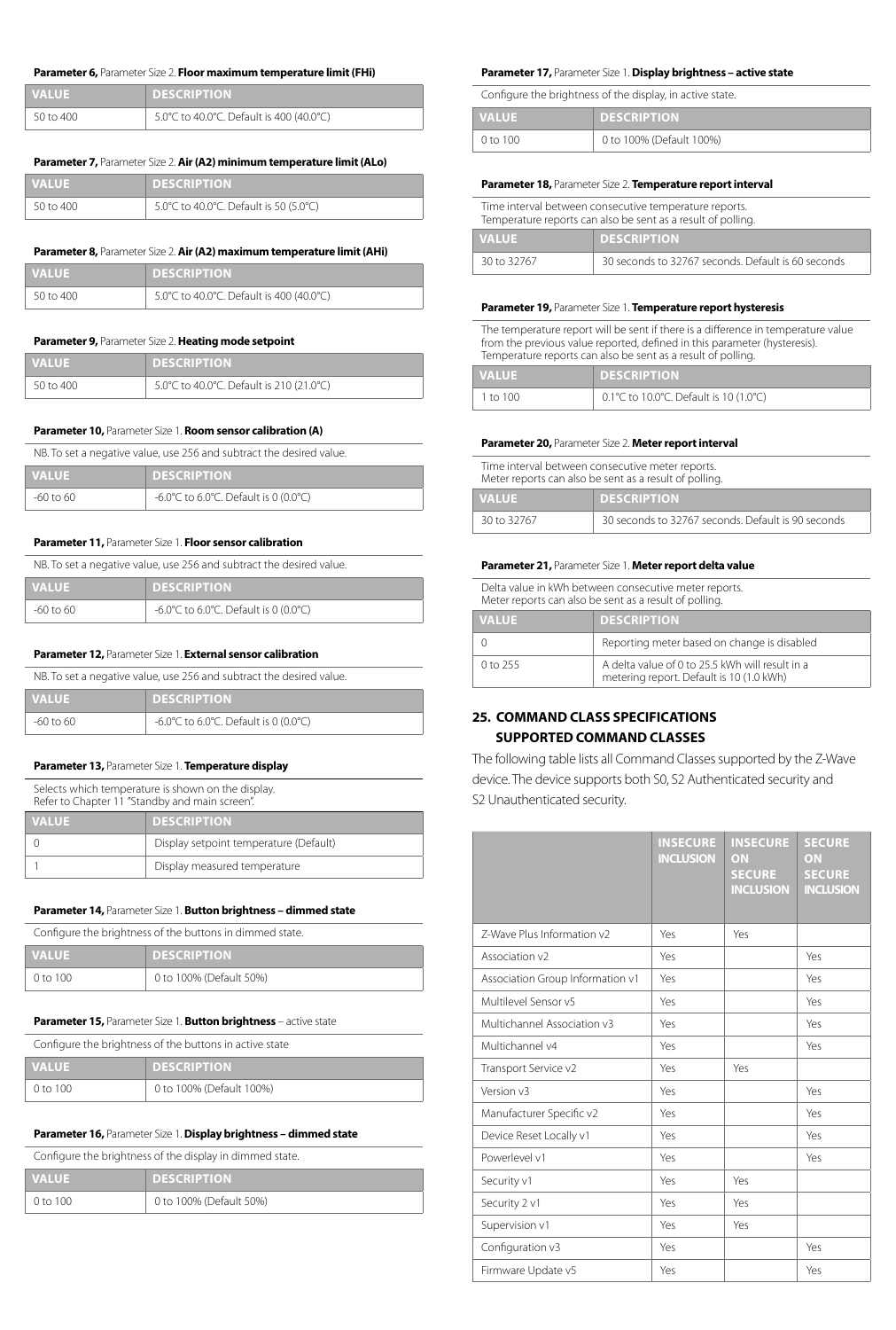|                               | <b>INSECURE</b><br><b>INCLUSION</b> | <b>INSECURE</b><br>ON<br><b>SECURE</b><br><b>INCLUSION</b> | <b>SECURE</b><br>ON<br><b>SECURE</b><br><b>INCLUSION</b> |
|-------------------------------|-------------------------------------|------------------------------------------------------------|----------------------------------------------------------|
| Thermostat Setpoint v3        | Yes                                 |                                                            | Yes                                                      |
| Thermostat Mode v3            | Yes                                 |                                                            | Yes                                                      |
| Thermostat Operating State v1 | Yes                                 |                                                            | Yes                                                      |
| Basic v <sub>2</sub>          | Yes                                 |                                                            | Yes                                                      |
| Meter v3                      | Yes                                 |                                                            | Yes                                                      |

#### **SUPPORTED COMMAND CLASSES**

Besides the mandatory command classes, Heatit Z-TRM3 has support for the following command classes:

#### **Basic Command Class**

A Basic command to the root endpoint or endpoint 1 will change the Thermostat Mode. Uses the following values: 0x00 = OFF (thermostat regulation is deactivated)  $0x01$  = Heating Mode (thermostat regulation is active)

**Binary Switch Command Class**

#### Sends Binary Switch commands to other devices when the internal relay is switched. It used to control other slave relay devices. Uses the following values:

 $0x00 = OFF$  $0xFF = ON$ 

#### **Thermostat Setpoint Command Class**

When a Thermostat Setpoint Set command is received by the root device, it sets the chosen setpoint for heating mode.

#### **Thermostat Mode**

It is possible to change the operating mode of the thermostat by sending a Thermostat Mode Set command. The accessible operating modes are: 0x00 = OFF (thermostat regulation is deactivated) 0x01= Heating Mode (thermostat regulation is active)

#### **Thermostat Operating State**

The thermostat reports the operating state of the internal relay using this command class. 0x00 = Idle (relay is turned OFF) 0x01= Heating (relay is turned ON)

#### **Meter Command Class**

The thermostat supports Meter Command Class Get, and the thermostat will only respond on supported electric meter scales: kWh (accumulated), Watt (instant) and Volt (instant). The thermostat will report when asked: Rate import:Import (0x01) Meter type: Electric meter (0x01) Precision: 1 decimal (0x01)

| <b>PRECISION (VALUE)</b> | <b>SCALE SUPPORTED (VALUE)</b> | <b>SIZE</b> |
|--------------------------|--------------------------------|-------------|
| 1 decimal (0x01)         | kWh (0x01)                     | 4           |
| 2 decimals (0x01)        | W (0x02)                       | 4           |
| 1 decimal                | $V$ (0x04)                     |             |

#### **THERMOSTAT DEVICE 1**

#### **Supported Command Classes Association (version 2)**

Z-Wave Plus Information (version 2) Association (version 2) Association Group Information (version 3) Multichannel Association (version 3) Supervision (version 1) Security (version 1) Security 2 (version 1) Thermostat Setpoint (version 3) Thermostat Mode (version 3) Thermostat Operating State (version 1)

#### **Controlled Command Classes**

Switch Binary (version 1) Meter (version 3)

#### **MULTILEVEL SENSOR DEVICE 2 Supported Command Classes**

Z-Wave Plus Information (version 2) Association (version 2) Association Group Information (version 3) Multichannel Association (version 3) Supervision (version 1) Security (version 1) Security 2 (version 1) Multilevel Sensor (version 5)

#### **Controlled Command Classes**

Multilevel Sensor (version 5)

#### **MULTILEVEL SENSOR DEVICE 3 Supported Command Classes**

Z-Wave Plus Information (version 2) Association (version 2) Association Group Information (version 3) Multichannel Association (version 3) Supervision (version 1) Security (version 1) Security 2 (version 1) Multilevel Sensor (version 5)

#### **Controlled Command Classes**

Multilevel Sensor (version 5)

#### **MULTILEVEL SENSOR DEVICE 4 Supported Command Classes**

Z-Wave Plus Information (version 2) Association (version 2) Association Group Information (version 3) Multichannel Association (version 3) Supervision (version 1) Security (version 1) Security 2 (version 1) Multilevel Sensor (version 5)

#### **Controlled Command Classes**

Multilevel Sensor (version 5)